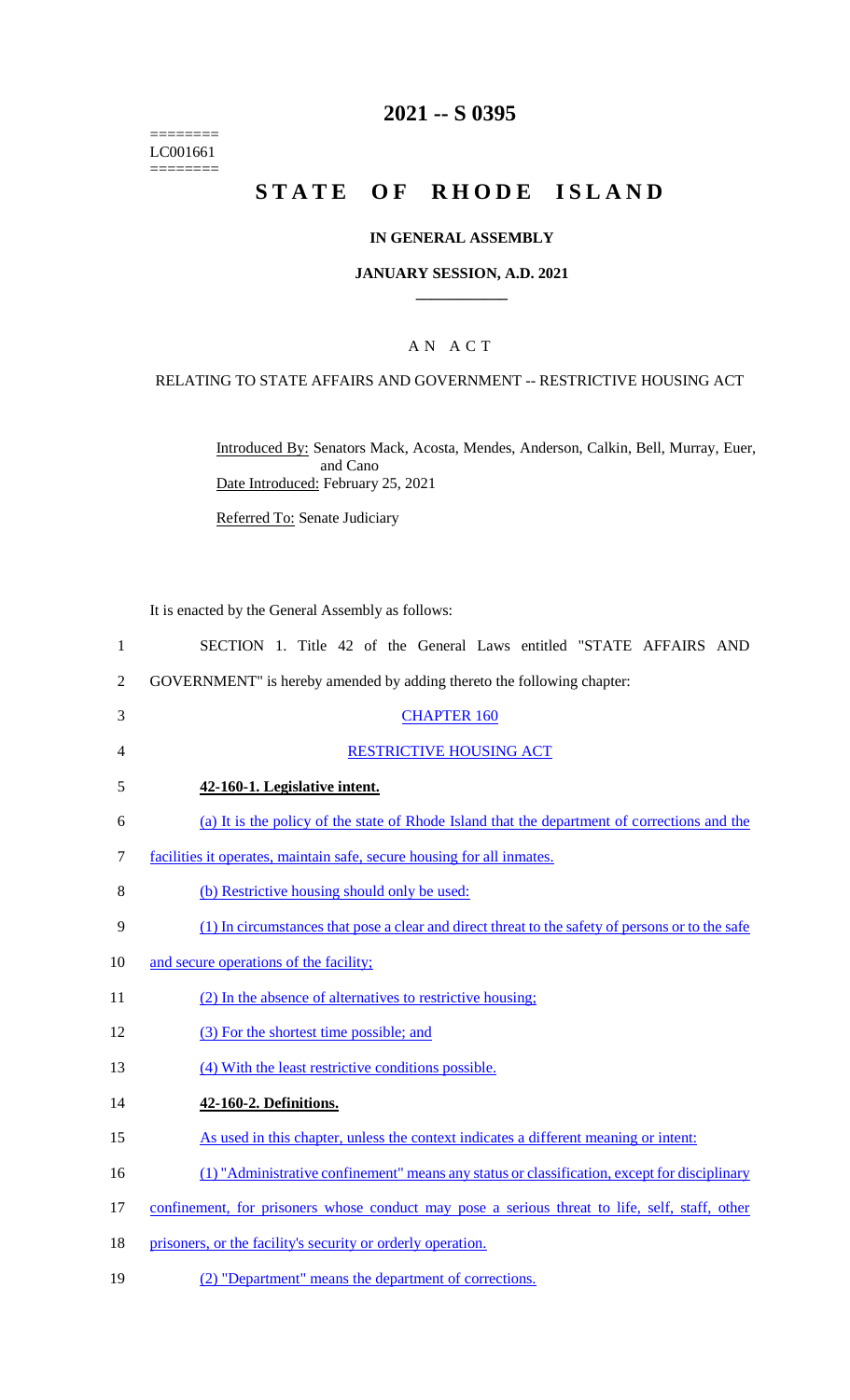- (3) "Director" means the director of the department of corrections. (4) "Disciplinary confinement" means punitive confinement of a prisoner based on violation of departmental rules, whether in general population, a specialized housing unit, or elsewhere. (5) "General population" means classification to maximum, medium, or minimum security, with no restrictions placed on activities. (6) "Member of a vulnerable population" means someone who: (i) Is twenty-two (22) years of age or younger; (ii) Is fifty-five (55) years of age or older; (iii) Has a serious and persistent mental illness, as defined by the department of corrections, 11 or a mental disability, as defined in  $\S$  40.1-5-2; (iv) Has a developmental disability, as defined in § 40.1-26-2; (v) Is pregnant, in the postpartum period, or has recently suffered a miscarriage or 14 terminated a pregnancy; or (vi) Has a significant auditory or visual impairment, or a serious medical condition that 16 cannot be adequately treated in restrictive housing. (7) "Protective custody" means any form of separation from a prison's general population 18 for prisoners requiring additional protection for their own safety. (8) "Restrictive housing" means any type of detention that involves removal of a prisoner from general population, voluntarily or involuntarily; placement in a locked room or cell, whether alone or with another prisoner; and the inability to leave the room or cell for the vast majority of 22 the day, typically eighteen (18) hours or more, to include all forms of disciplinary confinement and administrative confinement. (9) "Step-down plan" means an individualized program, developed by a coordinated, multidisciplinary team to include mental health, case management, and security practitioners, that addresses: (i) The specific behaviors that resulted in placement in restrictive housing; (ii) The programs and services available to the prisoner to address that behavior and promote general rehabilitation; (iii) An estimated timeframe for returning to a less-restrictive classification; (iv) Incentives available so that prisoners can earn additional privileges and an accelerated 32 return to the general population; and (v) A schedule for regular review of the plan and the prisoner's classification.
- **42-160-3. Restrictive housing, generally.**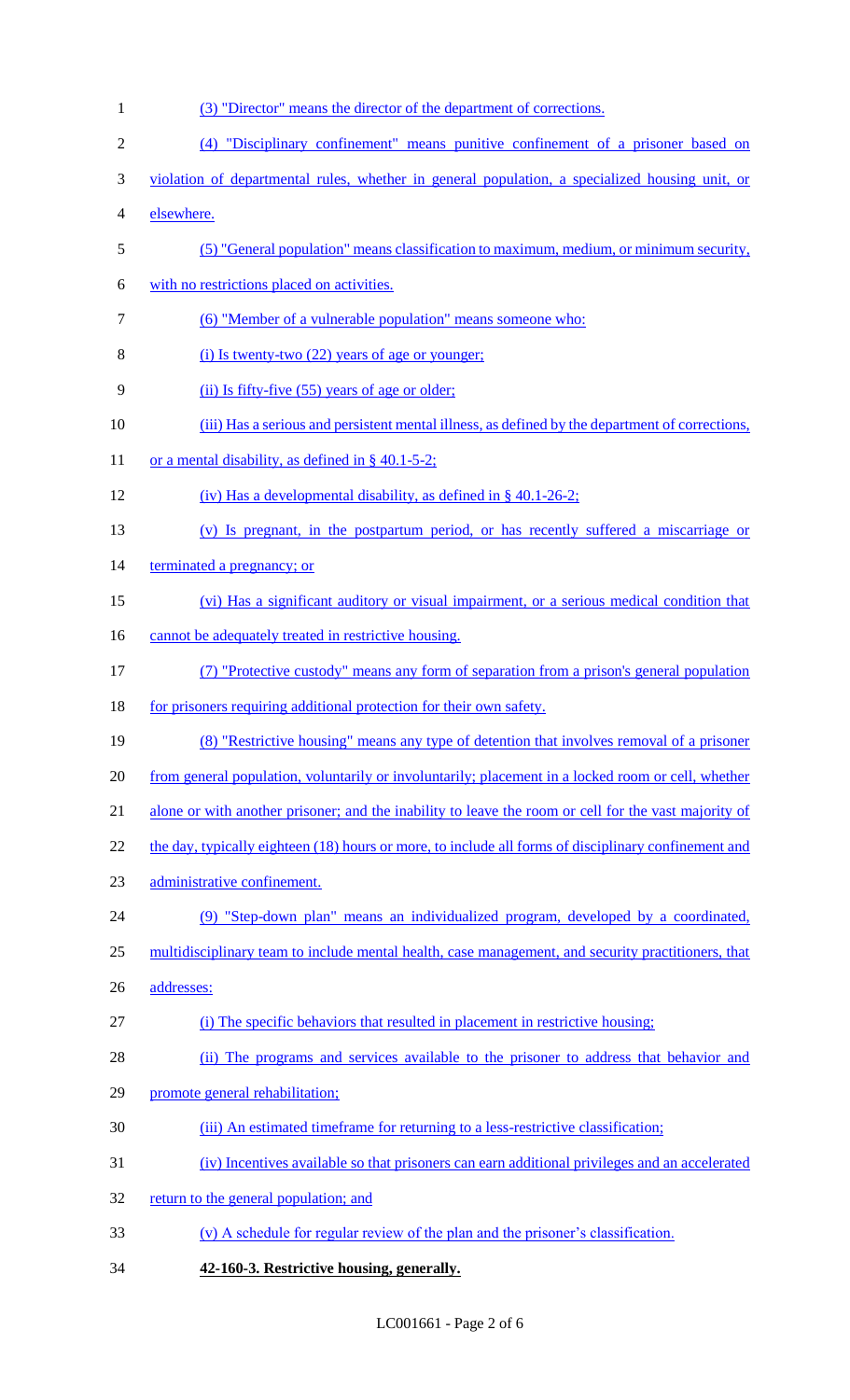2 mental health professional or health care professional within seventy-two (72) hours of placement 3 and at least every fourteen (14) days thereafter. (b) For each placement in restrictive housing, the department shall document: (1) The nature of the threat to safety and security posed by the prisoner; (2) The impact any restrictions in conditions of confinement may have on their health; and (3) All alternatives that may be available to safely deal with the threat, other than restrictive housing. (c) Living conditions in restrictive housing must approximate those in general population, including equal access to programming and services, contact with family, access to the library and 11 reading materials, personal belongings in-cell, and medical and mental health care, with no major differences except for reasons of danger to life, health, or safety. (d) Prisoners in restrictive housing shall receive a daily visit from the senior correctional 14 supervisor in charge of the unit, daily visits from a qualified health care professional, and visits 15 from members of the program staff at least weekly. **42-160-4. Discipline; disciplinary confinement.**  (a) The department shall establish maximum penalties for each level of offense. These 18 penalties should always include alternatives to disciplinary confinement. (b) All penalties shall be proportionate to the offense. (c) Disciplinary confinement shall only be considered for offenses involving violence, involving escape, or posing a threat to institutional safety by encouraging others to engage in such misconduct. 23 (d) All prisoners in disciplinary confinement shall receive a minimum of two (2) hours out-24 of-cell each day. (e) No prisoner shall serve more than fifteen (15) days at a time in disciplinary confinement, 26 for any single rule violation or any series of related rule violations. Any policy implementing this provision will require a break of at least fifteen (15) days between disciplinary detention sanctions. (f) No member of a vulnerable population shall be placed in disciplinary confinement for 29 any period of time unless the individual presents an immediate and present danger and there is no reasonable alternative for placement. Such placement shall last only as long as necessary to find an alternative housing placement. (g) A prisoner should not be placed in restrictive housing pending investigation of a disciplinary offense unless their presence in general population would pose a danger to themselves, staff, other prisoners, or the public. A prisoner's placement in restrictive housing pending

(a) Each prisoner entering restrictive housing must be seen and assessed by a qualified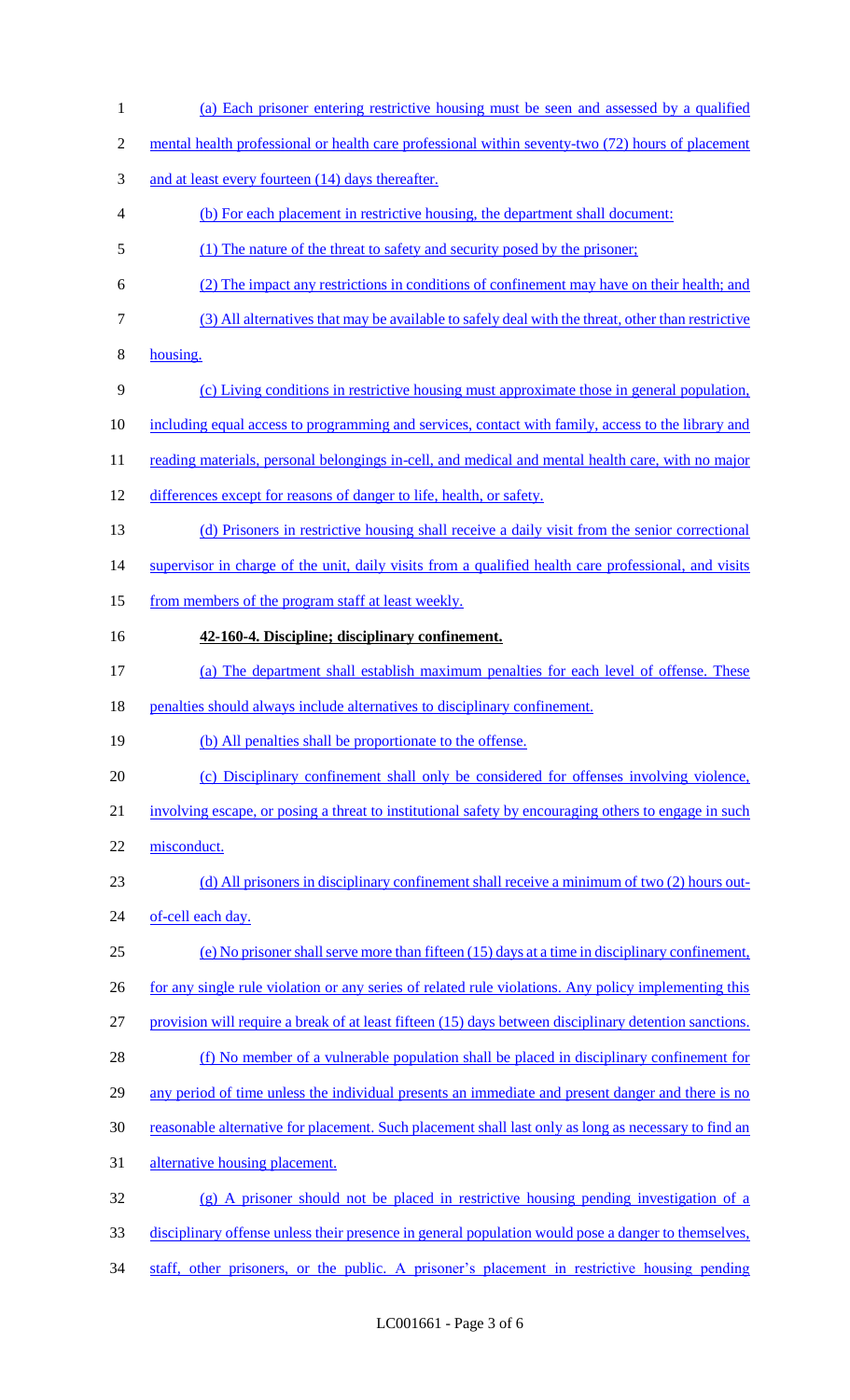- 1 investigation shall be reviewed within twenty-four (24) hours by the warden or his/her designee. 2 No prisoner shall remain in investigative segregation for a longer period of time than the maximum term of disciplinary segregation permitted for the most serious offense charged. **42-160-5. Transitional disciplinary confinement.**  (a) If, after completing a fifteen (15) day term of disciplinary confinement, a prisoner's immediate return to general population would pose an imminent threat to the security of the institution, the director or designee may place such prisoner in transitional disciplinary confinement for the limited purpose of addressing the root cause of the threat posed. (b) All prisoners in transitional disciplinary confinement shall be offered programming tailored to the nature of the threat that would be posed by their immediate return to general 11 population. No prisoner shall be placed in transitional disciplinary confinement unless such programming is made available to him or her. (c) Upon release from transitional disciplinary confinement, prisoners may continue and 14 complete any programming that they began in transitional disciplinary confinement. 15 (d) No prisoner shall spend more than thirty (30) days at a time in transitional disciplinary confinement. (e) All prisoners in transitional disciplinary confinement must receive a minimum of two (2) hours recreation each day. Programming time shall not count towards the two (2) hour minimum 19 recreation time. **42-160-6. Administrative confinement, protective custody.**  (a) Placement in administrative confinement is limited to individuals who pose an 22 imminent threat to the security of the institution, shall only be considered when it serves a specific penological purpose, and must last no longer than necessary to address the specific reason(s) for placement. (b) All prisoners in administrative confinement shall receive a minimum of four (4) hours 26 out-of-cell each day. (c) Each prisoner in administrative confinement must have their status reviewed by the 28 classification board, warden, or warden's designee every seven (7) days for the first sixty (60) days 29 of the prisoner's placement and at least every thirty (30) days after the first sixty (60) days. (d) The department shall create an individualized step-down plan, as defined in § 42-160- 2, no later than fourteen (14) days after each placement in administrative confinement. This step- down plan shall be shared with the prisoner unless specifically articulable security concerns require otherwise. (e) Where possible, prisoners with serious mental illness should be diverted from
	- LC001661 Page 4 of 6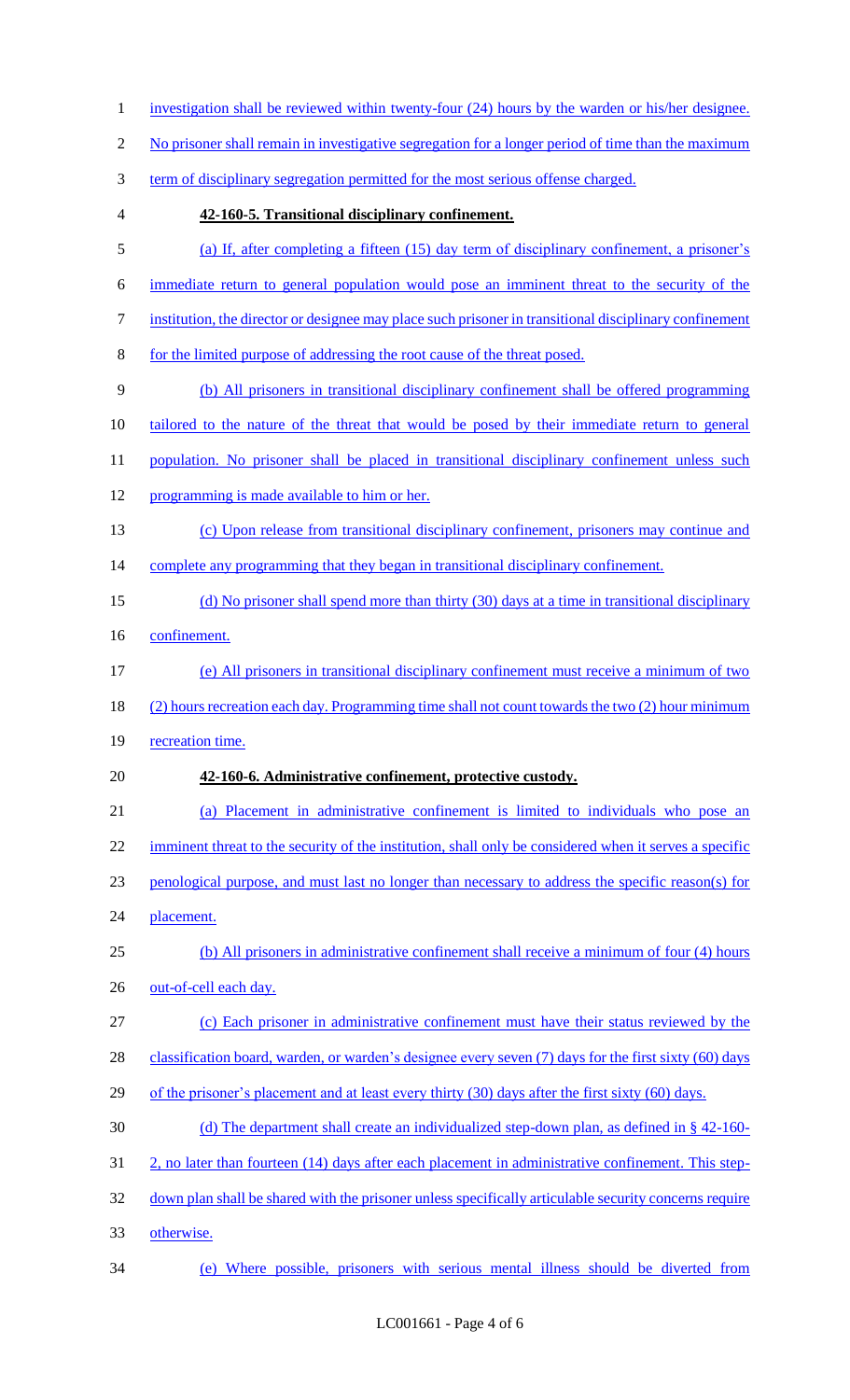| 1              | administrative confinement and placed in a clinically appropriate alternative form of housing. Any  |
|----------------|-----------------------------------------------------------------------------------------------------|
| $\overline{2}$ | prisoner with a serious mental illness placed in administrative confinement must receive intensive, |
| 3              | clinically appropriate mental health treatment for the entirety of the placement in administrative  |
| 4              | confinement.                                                                                        |
| 5              | (f) No prisoner classified to protective status may be held in conditions more restrictive          |
| 6              | than those in administrative confinement.                                                           |
| 7              | 42-160-7. Transitional administrative confinement and step-down housing.                            |
| 8              | (a) The department shall create a system of step-down and transitional housing and                  |
| 9              | programming for prisoners who require additional assistance in transitioning from administrative    |
| 10             | confinement into general population.                                                                |
| 11             | (b) Conditions in transitional step-down and transitional housing shall mirror, to the extent       |
| 12             | possible, those in general population.                                                              |
| 13             | (c) At a minimum, prisoners in step-down and transitional housing shall receive six (6)             |
| 14             | hours of out-of-cell time each day.                                                                 |
| 15             | 42-160-8. Reporting.                                                                                |
| 16             | The department of corrections shall issue a report to be made publicly available on the             |
| 17             | department's website one year after the passage of this section and by January 31 of each year      |
| 18             | thereafter, indicating the following, broken out by disciplinary, administrative, and transitional  |
| 19             | confinement:                                                                                        |
| 20             | (1) The number of prisoners in each institution placed in restrictive housing during the past       |
| 21             | year;                                                                                               |
| 22             | (2) The nature of the infractions and behaviors leading to the use of restrictive housing;          |
| 23             | (3) The lengths of terms served in restrictive housing, including terms served consecutively        |
| 24             | and cumulatively;                                                                                   |
| 25             | (4) The race, ethnicity, gender, and religion of all prisoners placed in restrictive housing;       |
| 26             | (5) The number of defined members of a vulnerable population, placed in restrictive                 |
| 27             | housing, by category listed in $\S$ 42-160-2.                                                       |
|                |                                                                                                     |

SECTION 2. This act shall take effect upon passage.

======== LC001661 ========